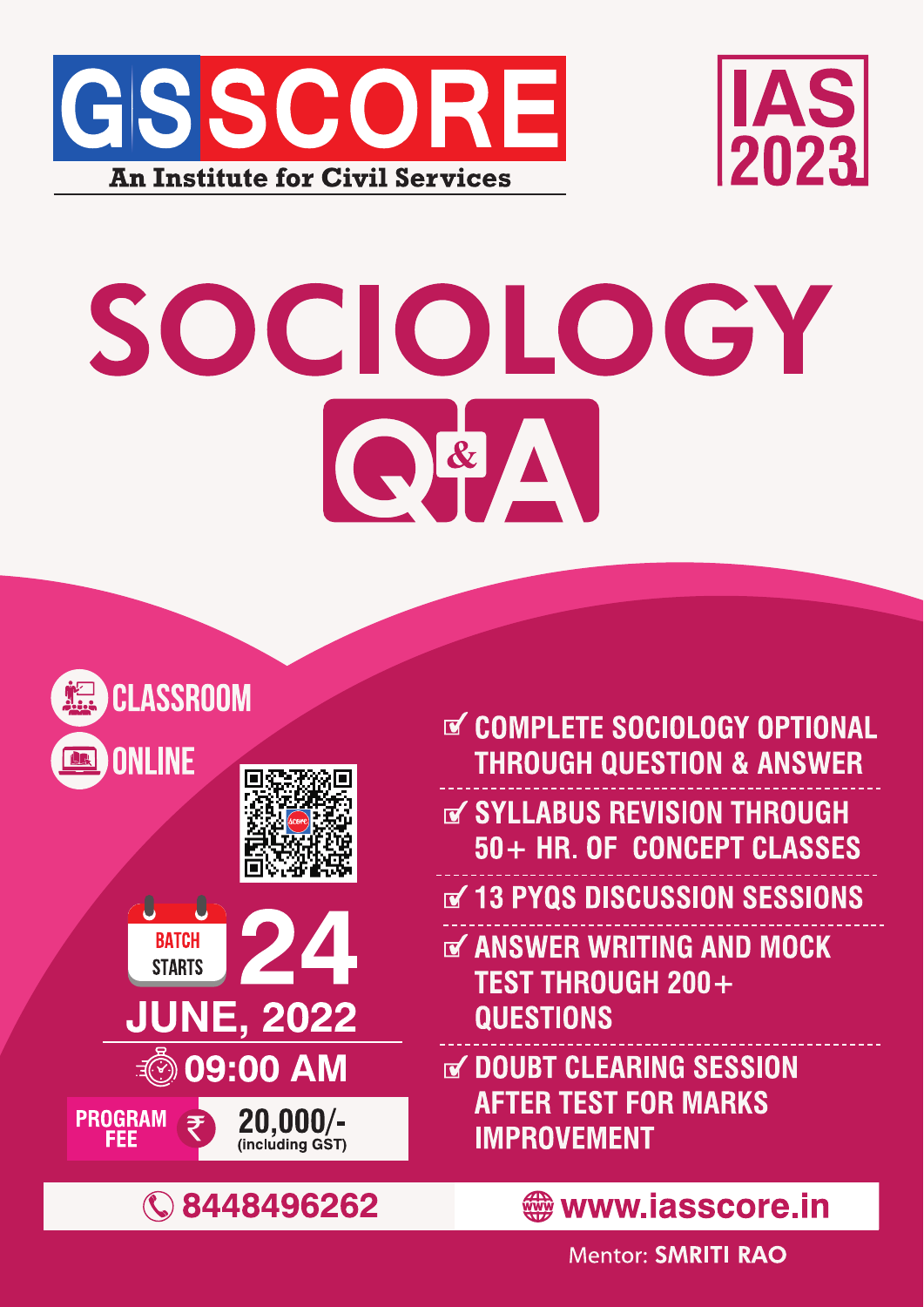





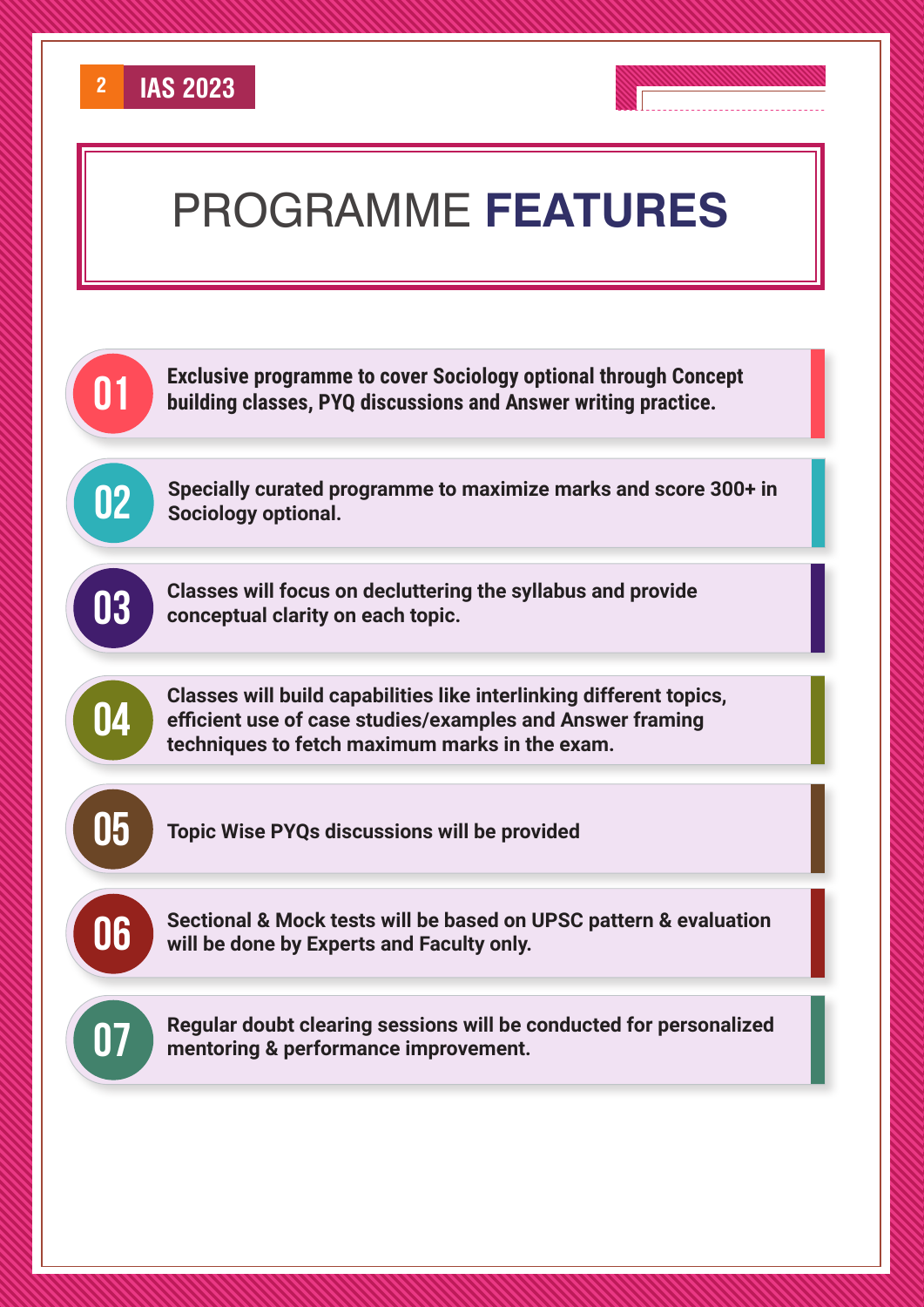#### SOCIOLOGY C+A

#### **SESSION PLAN**

| <b>SESSION</b>                             | <b>TOPIC</b>                          | <b>SUB TOPICS</b>                                                                                                                                                                                                                                                                 |
|--------------------------------------------|---------------------------------------|-----------------------------------------------------------------------------------------------------------------------------------------------------------------------------------------------------------------------------------------------------------------------------------|
| <b>SESSION: 01</b>                         | <b>Approach to Sociology Optional</b> |                                                                                                                                                                                                                                                                                   |
| <b>SESSION: 02</b><br><b>24 JUNE, 2022</b> | <b>Fundamentals of</b><br>Sociology 1 | • Sociology The Discipline -<br><b>Emergence of Sociology, Scope</b><br>and Comparison, Distinction from<br><b>Common Sense.</b><br>• Sociology as Science - Method<br>and Critique, Theoretical<br>strands, Positivism, Post and<br>Anti-Positivism, Fact-Value-<br>Objectivity. |
| <b>SESSION: 03</b><br><b>27 JUNE, 2022</b> | <b>Fundamentals of</b><br>Sociology 2 | • Research Methods and Analysis -<br>Quantitative and Qualitative, Data<br>collection, Variables Sampling<br>Hypothesis, Reliability and<br>Validity.                                                                                                                             |
| <b>SESSION: 04</b><br>01 JULY, 2022        | <b>PYQ Discussion</b>                 |                                                                                                                                                                                                                                                                                   |
| <b>SESSION: 05</b><br>03 JULY, 2022        | <b>Topical Test 1</b>                 |                                                                                                                                                                                                                                                                                   |
| <b>SESSION: 06</b><br>04 JULY, 2022        | Sociological<br><b>Thinkers 1</b>     | • Western Thinkers-<br>► Karl Marx: Historical<br>Materialism, Mode of<br>Production, Alienation, Class<br>Struggle.<br>> Emile Durkheim: Methodology-<br>Social fact, Division of Labour,<br>Suicide, Religion.                                                                  |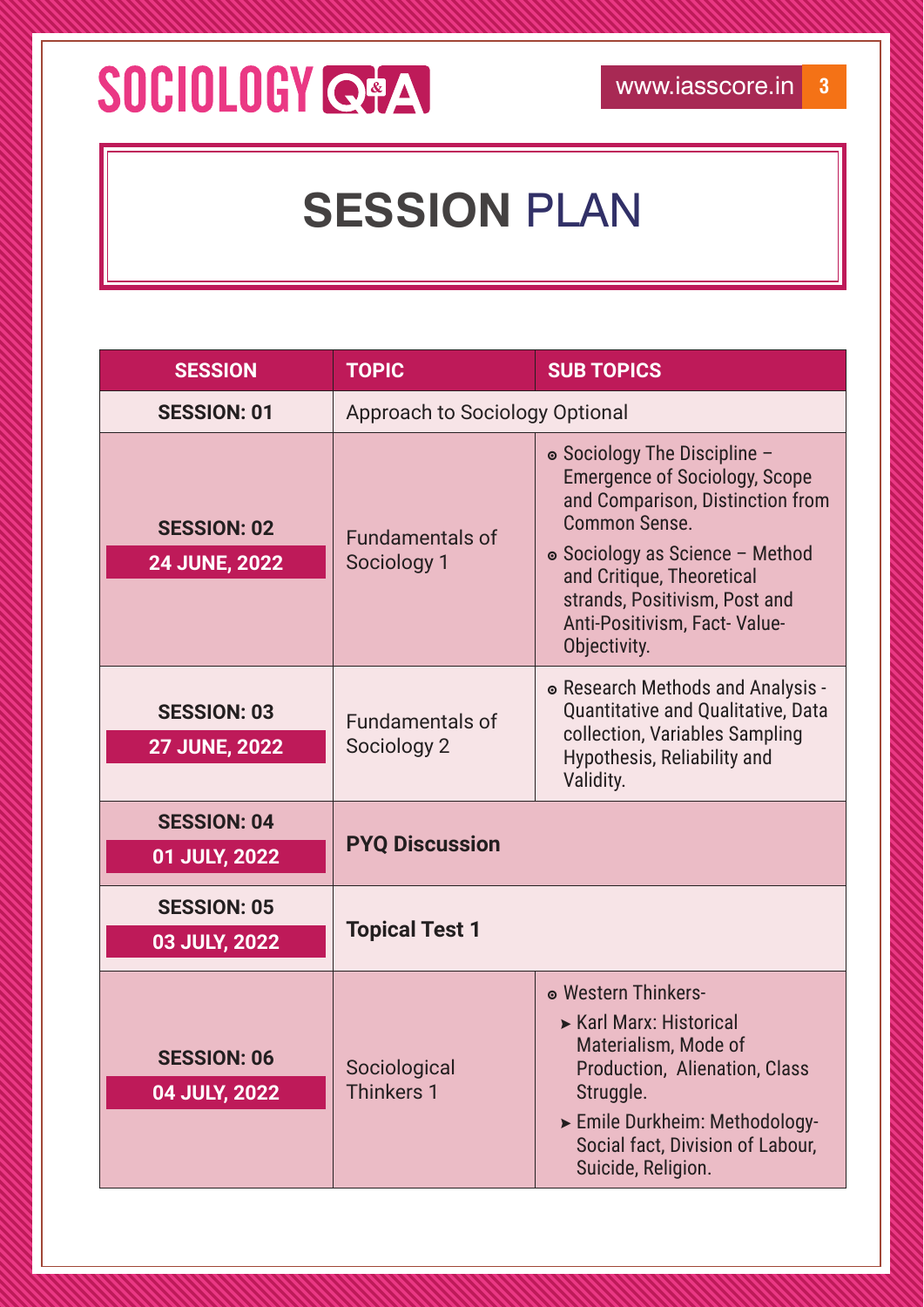

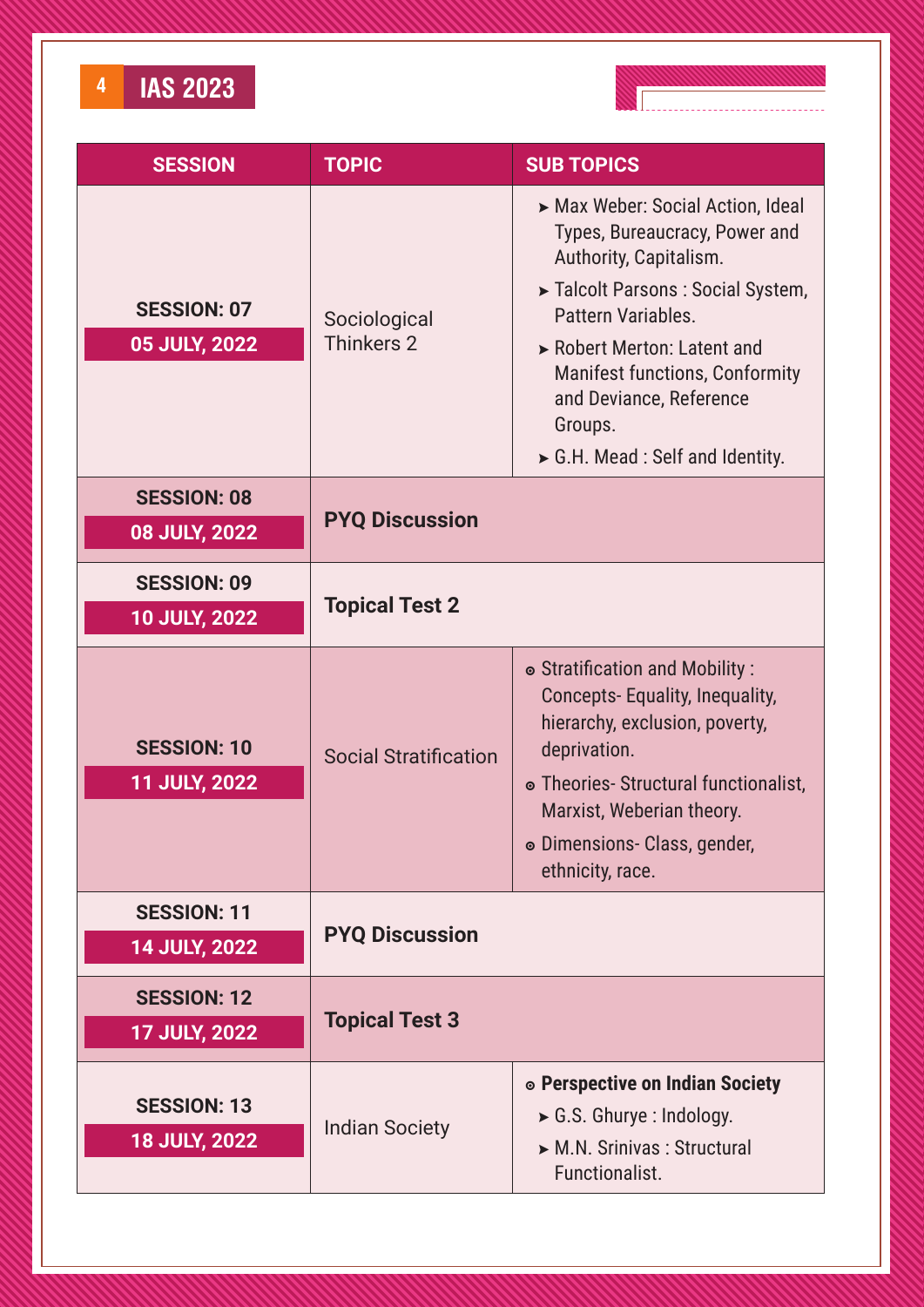## SOCIOLOGY Q#A

| <b>SESSION</b>                             | <b>TOPIC</b>                 | <b>SUB TOPICS</b>                                                                                                                                                                                                                                                                                                    |
|--------------------------------------------|------------------------------|----------------------------------------------------------------------------------------------------------------------------------------------------------------------------------------------------------------------------------------------------------------------------------------------------------------------|
|                                            |                              | A. R. Desai : Marxist Sociology.<br>◎ Probable Thinkers / PYQ<br>Gail Omvedt: Caste System.<br>> Louis Dumont : Caste System.<br>B.R. Ambedkar and Gandhi:<br>Caste System.<br>o Impact of Colonial Rule on Indian<br><b>Society</b>                                                                                 |
| <b>SESSION: 14</b><br><b>20 JULY, 2022</b> | <b>PYQ Discussion</b>        |                                                                                                                                                                                                                                                                                                                      |
| <b>SESSION: 15</b><br><b>24 JULY, 2022</b> | <b>Topical Test 4</b>        |                                                                                                                                                                                                                                                                                                                      |
| <b>SESSION: 16</b><br><b>25 JULY, 2022</b> | Social Structure in<br>India | • Social Structure: Caste System:<br>Perspectives, Features, Thinkers,<br>Conflicts.<br>• Social Structure: Tribal<br>Communities: Definition, Spread,<br><b>Issues-Isolation vs Assimilation,</b><br>Integration vs Autonomy, Policies-<br>Initiatives-Schemes.<br>• Rural and Agrarian Structure<br><b>○ Caste</b> |
| <b>SESSION: 17</b><br><b>26 JULY, 2022</b> |                              | • Social Classes in India:<br>▶ Agrarian class structure<br>$\blacktriangleright$ Industrial class structure<br>Middle Class in India                                                                                                                                                                                |
| <b>SESSION: 18</b><br>29 JULY, 2022        | <b>PYQ Discussion</b>        |                                                                                                                                                                                                                                                                                                                      |
| <b>SESSION: 19</b><br>31 JULY, 2022        | <b>Topical Test 5</b>        |                                                                                                                                                                                                                                                                                                                      |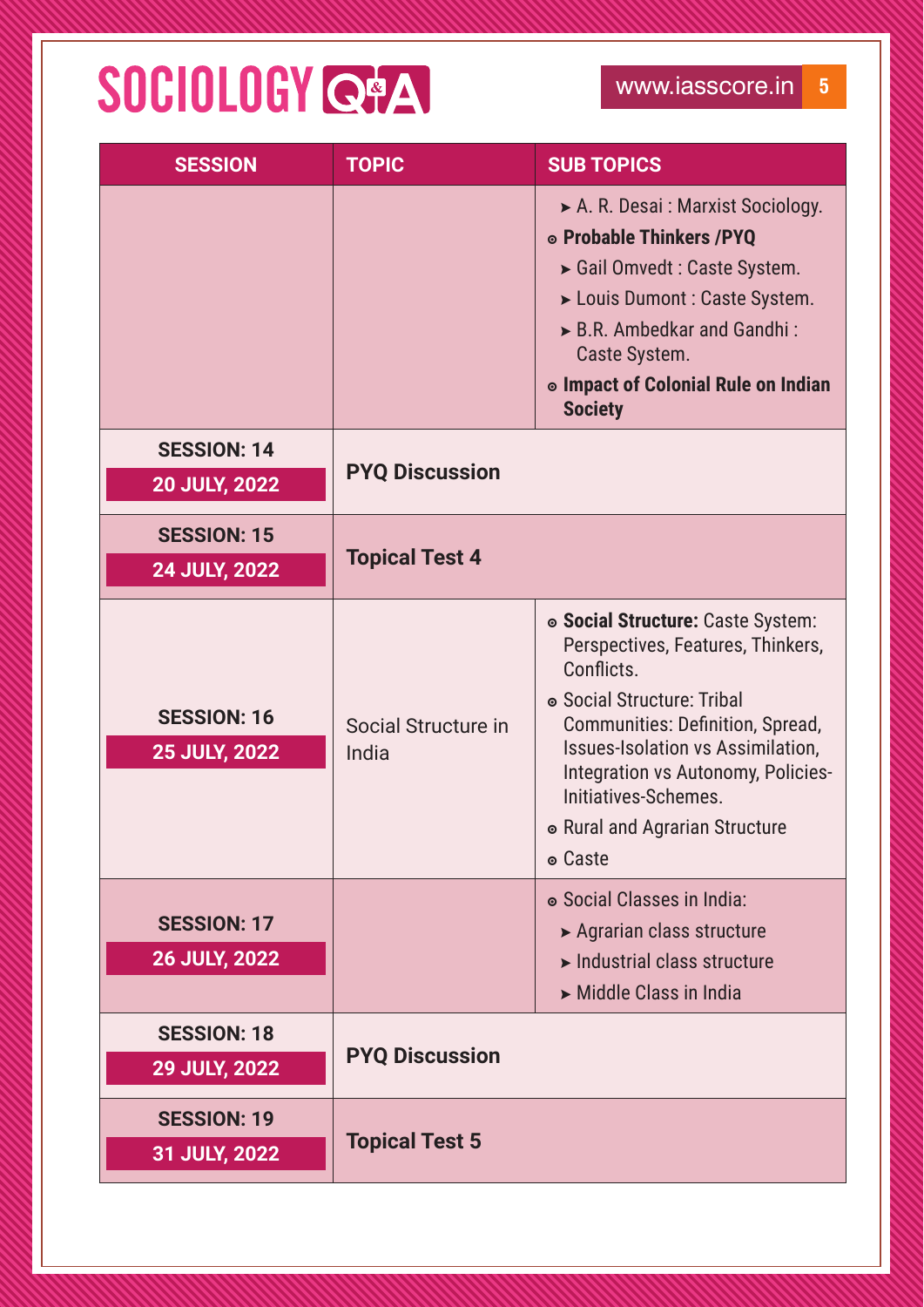



| <b>SESSION</b>                               | <b>TOPIC</b>                     | <b>SUB TOPICS</b>                                                                                                                                                                                                                                                                                                                                                                                                                                                             |
|----------------------------------------------|----------------------------------|-------------------------------------------------------------------------------------------------------------------------------------------------------------------------------------------------------------------------------------------------------------------------------------------------------------------------------------------------------------------------------------------------------------------------------------------------------------------------------|
| <b>07 AUGUST, 2022</b>                       |                                  | Sectional Test 1 (Topics of Session 1 to 13)                                                                                                                                                                                                                                                                                                                                                                                                                                  |
| <b>SESSION: 20</b><br><b>08 AUGUST, 2022</b> | Religion                         | • Religion and Society: Sociological<br>Theories, Composition of<br>Religious Sub-groups, Types<br>of Practices, Modern Society,<br>Processes.<br>• Social Structure - Religious<br><b>Communities and Problems.</b><br>• Social Changes, Politics and<br>Society - Secularization.<br>Politicization of caste and<br><b>Casteisation of Politics.</b><br>• Communalism and Religious<br>Revivalism.<br>• Religious Communities in India,<br>Problems of religious minorities |
| <b>SESSION: 21</b><br><b>11 AUGUST, 2022</b> | <b>PYQ Discussion</b>            |                                                                                                                                                                                                                                                                                                                                                                                                                                                                               |
| <b>SESSION: 22</b><br><b>14 AUGUST, 2022</b> | <b>Topical Test 6</b>            |                                                                                                                                                                                                                                                                                                                                                                                                                                                                               |
| <b>SESSION: 23</b><br><b>16 AUGUST, 2022</b> | Work and<br><b>Economic Life</b> | • Work and Economic Life: Social<br>Organization - Evolution of<br>societies, Formal and Informal<br>organization, Labour and Society<br>• Social Changes in India: Vision<br>of Social Change<br>• Industrialization and urbanisation<br>in India: Evolution of modern<br>industry, Working class -<br>Composition, Mobilization,<br>Growth, Informal sector, Issues<br>with unorganized sector.                                                                             |
| <b>SESSION: 24</b><br><b>18 AUGUST, 2022</b> | <b>PYQ Discussion</b>            |                                                                                                                                                                                                                                                                                                                                                                                                                                                                               |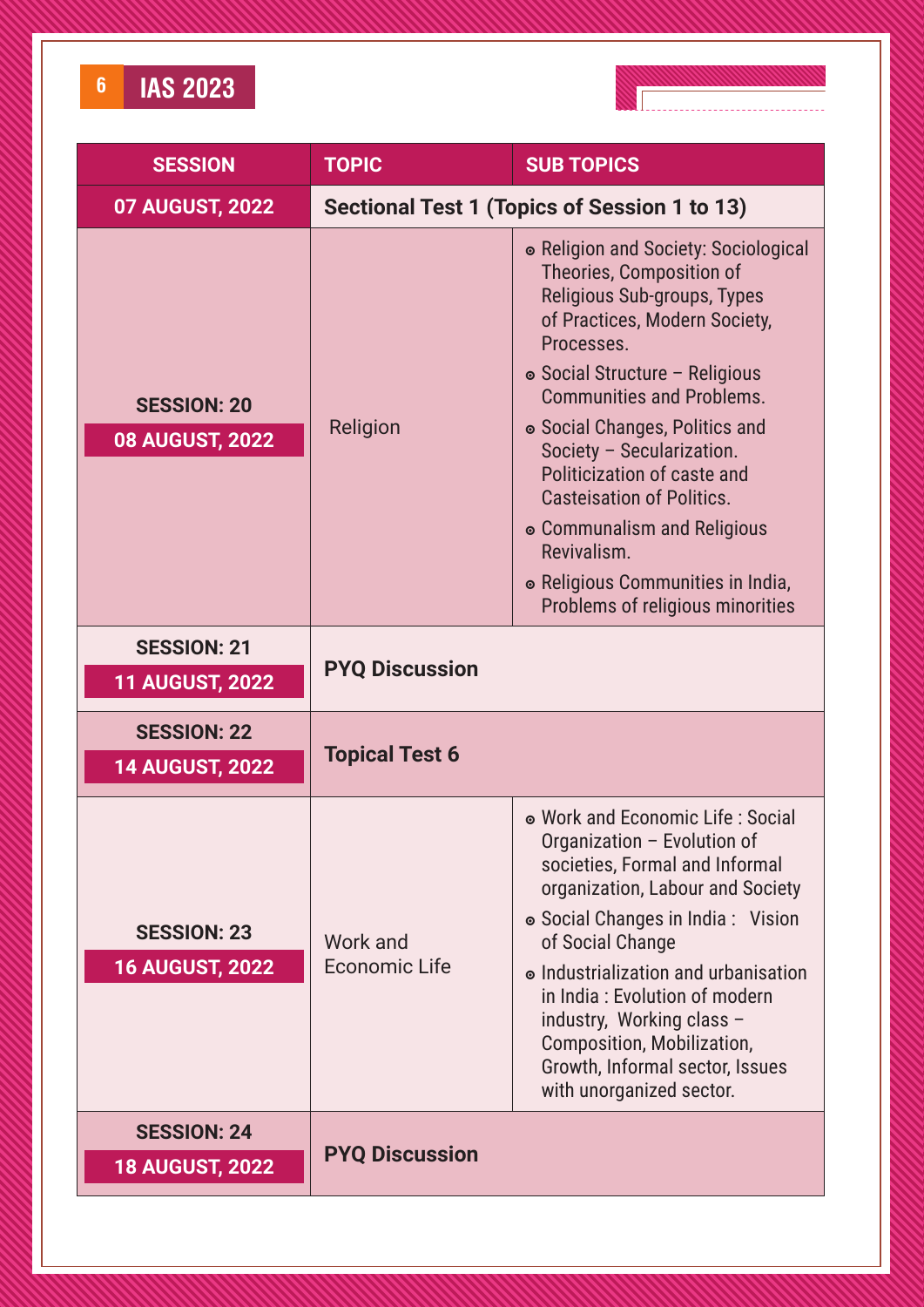## SOCIOLOGY Q#A

| <b>SESSION</b>                               | <b>TOPIC</b>                        | <b>SUB TOPICS</b>                                                                                                                                                                                                                                                                                                                                                                                                                                                                          |
|----------------------------------------------|-------------------------------------|--------------------------------------------------------------------------------------------------------------------------------------------------------------------------------------------------------------------------------------------------------------------------------------------------------------------------------------------------------------------------------------------------------------------------------------------------------------------------------------------|
| <b>SESSION: 25</b><br><b>21 AUGUST, 2022</b> | <b>Topical Test 7</b>               |                                                                                                                                                                                                                                                                                                                                                                                                                                                                                            |
| <b>SESSION: 26</b><br><b>22 AUGUST, 2022</b> | <b>Rural and Urban</b><br>Sociology | • Social Structure - Indian Village<br>and Village studies, Evolution of<br><b>Agrarian structure-Land Tenure</b><br>and Land reforms.<br>• Social Changes and<br>Transformation - Programs<br>of rural development, Poverty<br>alleviation schemes, Green<br>revolution, Changing modes<br>of production, Rural Labour,<br><b>Migration</b><br>• Social Changes in India:<br>Industrialization and Urbanization<br>- Urban settlements in India,<br>Slums, Deprivation in urban<br>areas. |
| <b>SESSION: 27</b><br><b>25 AUGUST, 2022</b> | <b>PYQ Discussion</b>               |                                                                                                                                                                                                                                                                                                                                                                                                                                                                                            |
| <b>SESSION: 28</b><br><b>28 AUGUST, 2022</b> | <b>Topical Test 8</b>               |                                                                                                                                                                                                                                                                                                                                                                                                                                                                                            |
| <b>SESSION: 29</b><br><b>29 AUGUST, 2022</b> | <b>Political Sociology</b>          | • Sociological Theories of Power<br>- Politics and Society: Pressure<br>groups, political parties,<br>Civil Society, Nation-State-<br>Citizenship, Democracy, Ideology,<br>Modes of protests and dissent-<br>Movements, revolutions.<br>• Social Changes in India - Politics<br>and Society: Nation, Democracy,<br>Citizenship, Social elite, political<br>parties, pressure groups,<br>decentralisation, regionalism.                                                                     |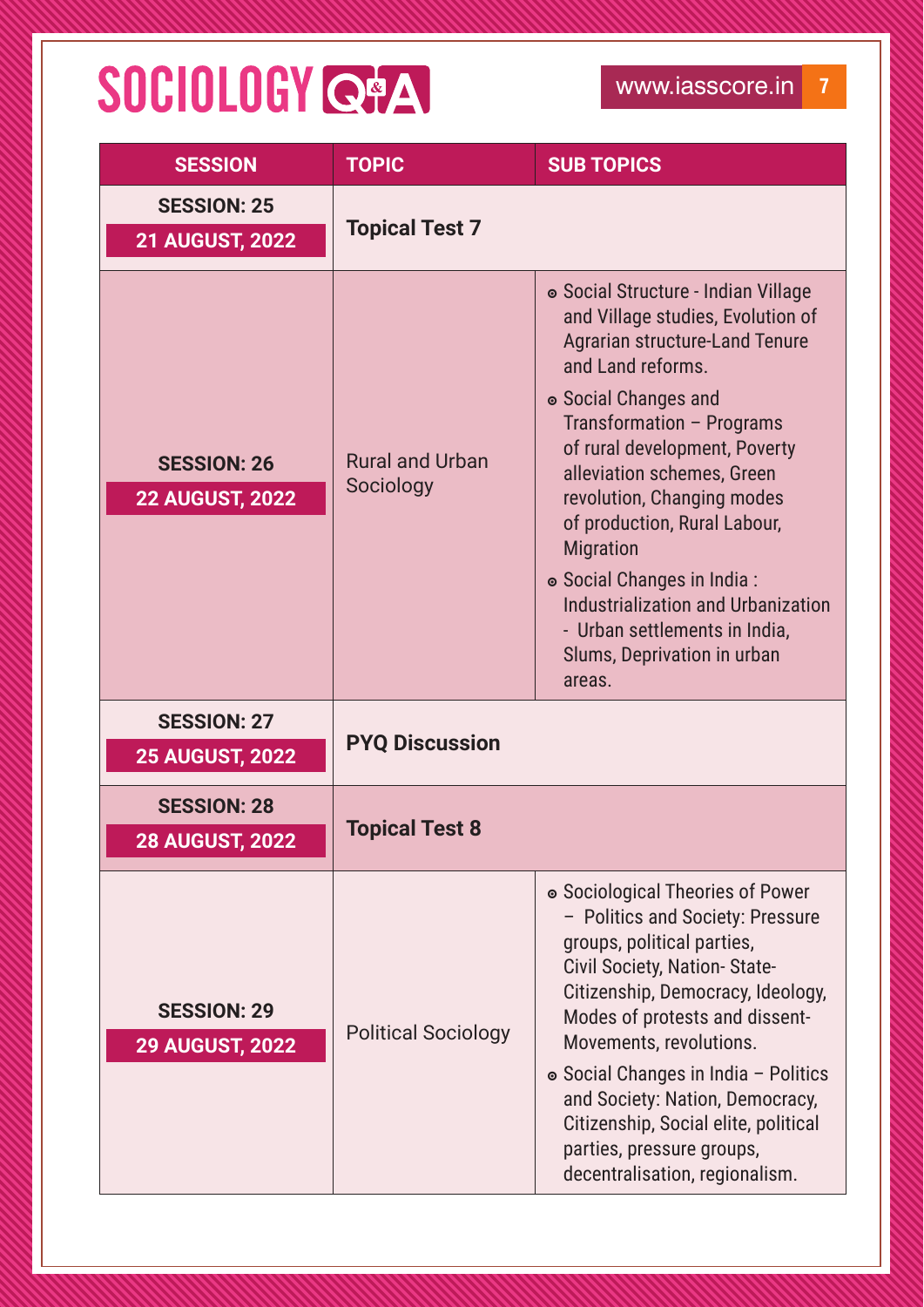**8 IAS 2023**



| <b>SESSION</b>                                  | <b>TOPIC</b>                                  | <b>SUB TOPICS</b>                                                                                                                                                                                                                                                                                                                              |
|-------------------------------------------------|-----------------------------------------------|------------------------------------------------------------------------------------------------------------------------------------------------------------------------------------------------------------------------------------------------------------------------------------------------------------------------------------------------|
| <b>SESSION: 30</b><br>01 SEPTEMBER, 2022        | <b>PYQ Discussion</b>                         |                                                                                                                                                                                                                                                                                                                                                |
| <b>SESSION: 31</b><br>04 SEPTEMBER, 2022        | <b>Topical Test 9</b>                         |                                                                                                                                                                                                                                                                                                                                                |
| <b>SESSION: 32</b><br><b>05 SEPTEMBER, 2022</b> | Kinship                                       | • Systems of Kinship: Family,<br>Marriage, Household,<br><b>Classification, Lineage and</b><br>descent, Emerging Issues,<br>Contemporary trends.<br>• Social Structure - Systems of<br>Kinship in India: Lineage and<br>descent rules, types of kinship<br>systems, Family and Marriage in<br>India, Sexual Division of Labour,<br>Patriarchy. |
| <b>SESSION: 33</b><br>08 SEPTEMBER, 2022        | <b>PYQ Discussion</b>                         |                                                                                                                                                                                                                                                                                                                                                |
| <b>SESSION: 34</b><br><b>11 SEPTEMBER, 2022</b> | <b>Topical Test 10</b>                        |                                                                                                                                                                                                                                                                                                                                                |
| <b>18 SEPTEMBER, 2022</b>                       | Sectional Test 2 (Topics of Session 16 to 26) |                                                                                                                                                                                                                                                                                                                                                |
| <b>SESSION: 35</b><br><b>19 SEPTEMBER, 2022</b> | Demographic<br><b>Studies</b>                 | • Population Dynamics: Concepts,<br>Composition, Distribution,<br>Size, Growth, Emerging Issues,<br>Policies.                                                                                                                                                                                                                                  |
| <b>SESSION: 36</b><br><b>22 SEPTEMBER, 2022</b> | <b>PYQ Discussion</b>                         |                                                                                                                                                                                                                                                                                                                                                |
| <b>SESSION: 37</b><br><b>25 SEPTEMBER, 2022</b> | <b>Topical Test 11</b>                        |                                                                                                                                                                                                                                                                                                                                                |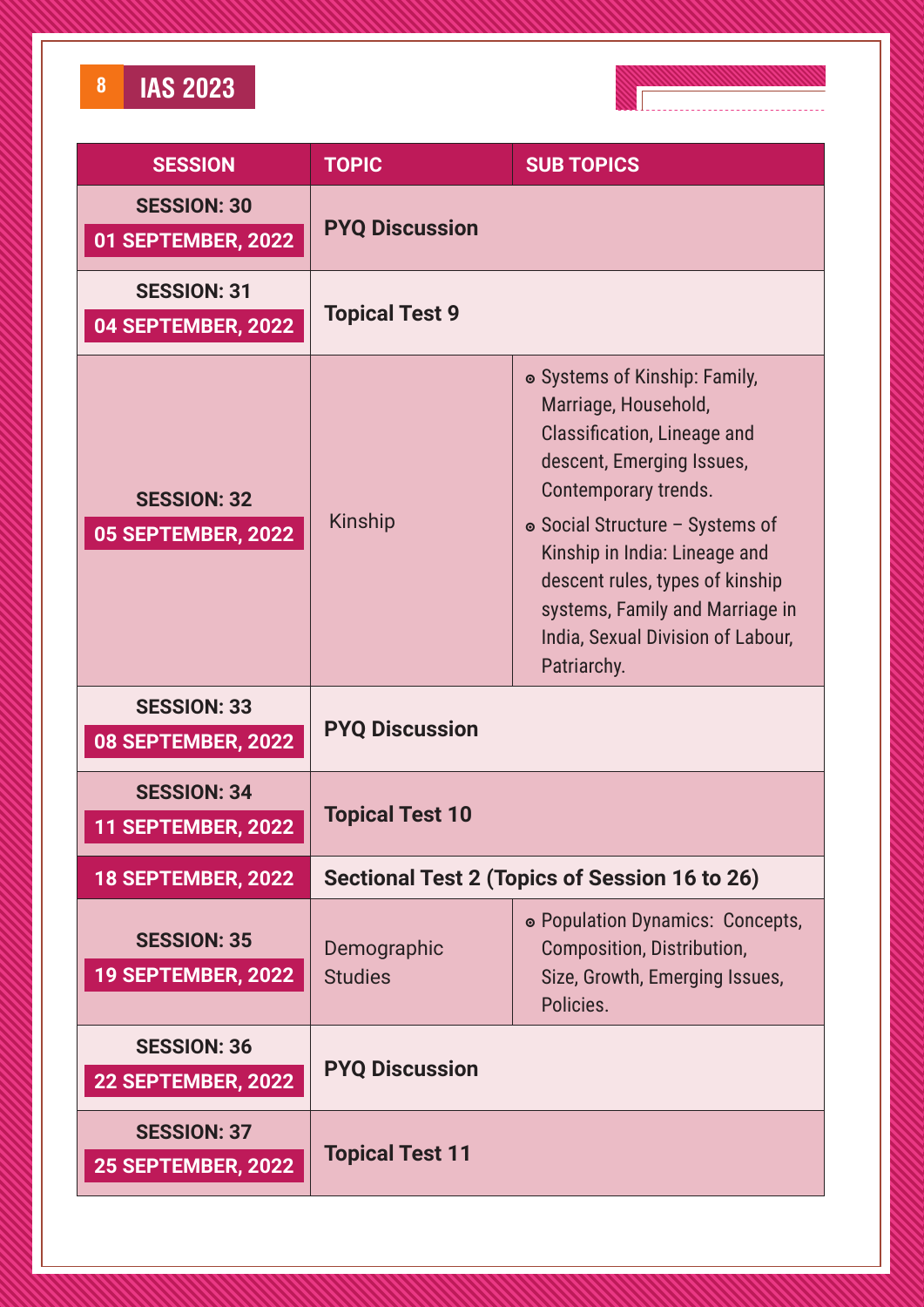## SOCIOLOGY Q#A

| <b>SESSION</b>                                  | <b>TOPIC</b>                   | <b>SUB TOPICS</b>                                                                                                                                                                                                                                                                                                                                                                                                                                                                                                                                                                                                                                                                                                                            |
|-------------------------------------------------|--------------------------------|----------------------------------------------------------------------------------------------------------------------------------------------------------------------------------------------------------------------------------------------------------------------------------------------------------------------------------------------------------------------------------------------------------------------------------------------------------------------------------------------------------------------------------------------------------------------------------------------------------------------------------------------------------------------------------------------------------------------------------------------|
| <b>SESSION: 38</b><br><b>26 SEPTEMBER, 2022</b> | Social Change and<br>Modernity | • Sociological Theories of Social<br>Change - Concepts, Theories,<br>Agents<br>• Social Change - Indian Society:<br>Impact of colonial rule, Agents of<br>Social Change in India.<br>• Social Change in Modern Society<br>(Theory, Agents, Perspective)<br>• Movements in Modern India -<br>Peasants and Farmers, Women's<br>movements, Backward classes<br>and Dalits, Environmental<br>movements, Ethnicity and<br>Identity, poverty and deprivation,<br><b>Social Problems- Corruption Child</b><br>Labour, Alcoholism, Marital Rape,<br>Drug Addiction.<br>• Social Issues (Movement)<br>• Challenges of Social<br><b>Transformation: Crisis of</b><br>Development, problems of<br>sustainability.<br>• Vision of Social Change in India |
| <b>SESSION: 39</b><br><b>29 SEPTEMBER, 2022</b> | <b>PYQ Discussion</b>          |                                                                                                                                                                                                                                                                                                                                                                                                                                                                                                                                                                                                                                                                                                                                              |
| <b>SESSION: 40</b><br>01 OCTOBER, 2022          | <b>Topical Test 12</b>         |                                                                                                                                                                                                                                                                                                                                                                                                                                                                                                                                                                                                                                                                                                                                              |
| <b>SESSION: 41</b><br>03 OCTOBER, 2022          | <b>Dynamic Topics</b>          | • Dynamic Topics Like: Pandemic<br>and its Impact, River Linking,<br><b>IPCC Report Climate change etc.</b>                                                                                                                                                                                                                                                                                                                                                                                                                                                                                                                                                                                                                                  |
| <b>SESSION: 42</b><br>06 OCTOBER, 2022          | <b>PYQ Discussion</b>          |                                                                                                                                                                                                                                                                                                                                                                                                                                                                                                                                                                                                                                                                                                                                              |